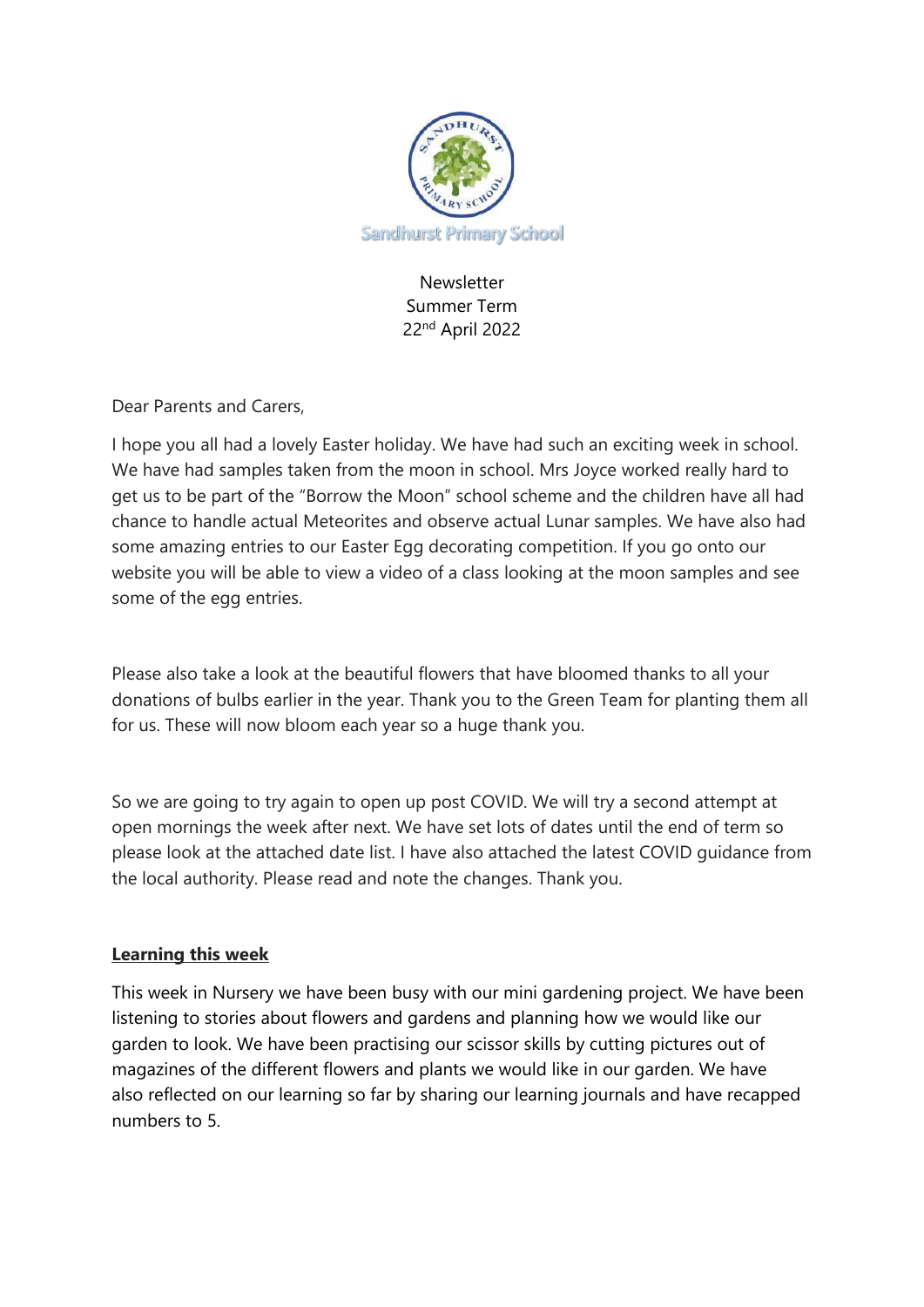This week reception have begun their new topic, "Emergency, Emergency!" and they are really enjoying it. In Literacy, they have been looking at information books to find out about lots of different people who help us and have written their holiday news. In Maths, they have investigated numbers beyond 10. The children were brilliant at recognising that all the teen numbers were made of a full ten and a single digit number, for example 17 is a full 10 and 7. They were able to use the equipment ten frames and Numicon to show this. They also had a special delivery this week, we got to see actual rocks from the Moon. The children were very inquisitive and shared lots of their knowledge about the Solar System.

In Year 1 this week the children have been learning all about animals that live in Africa and animals that live in jungles around the world. They have written some fantastic 'Who am I?' riddles. The children have researched and found out lots of interesting animals, they have also enjoyed reading the story of the ugly five. The children were so excited to be part of an assembly where Mrs Dove showed them real pieces of the moon and different rocks from outer space, it was amazing! In math's the children have been working on their knowledge of 2s. 5s and 10s. They have created number caterpillars, fives flowers and have been practicing how to count in groups of using their mental math's skills.

In maths Year 2 have been learning to tell the time. They have looked at o'clock, half past, quarter past and quarter to. In English/science, they have introduced the Healthy Me topic and children have been thinking about what they want to know about healthy eating, exercising and hygiene. So, they have come up with a list of questions they want to learn/find out about.

Year 3 have started a new book, 'The Hodgeheg' in English this week. In maths, they have been representing tenths using cubes and part-whole models. Year 3 have been enjoying testing their reaction and response skills in Real PE lessons. This term their topic is science, 'Magnets and Forces', and they have been thinking about what they already know and tested some magnets.

This week in maths year 4 have been consolidating their fraction and decimal knowledge. In English they have been looking at poetic devices and planning and writing a poem about rivers, which also links to their new topic where the children have learned some of the key vocabulary involved in the journey of a river, from source to ocean.

This week Year 5 have started their new topic - 'Earth and Space'. As a starting point the children generated questions about space and used their ICT sessions to find the answers. In English, they have used metaphors and personification when writing a space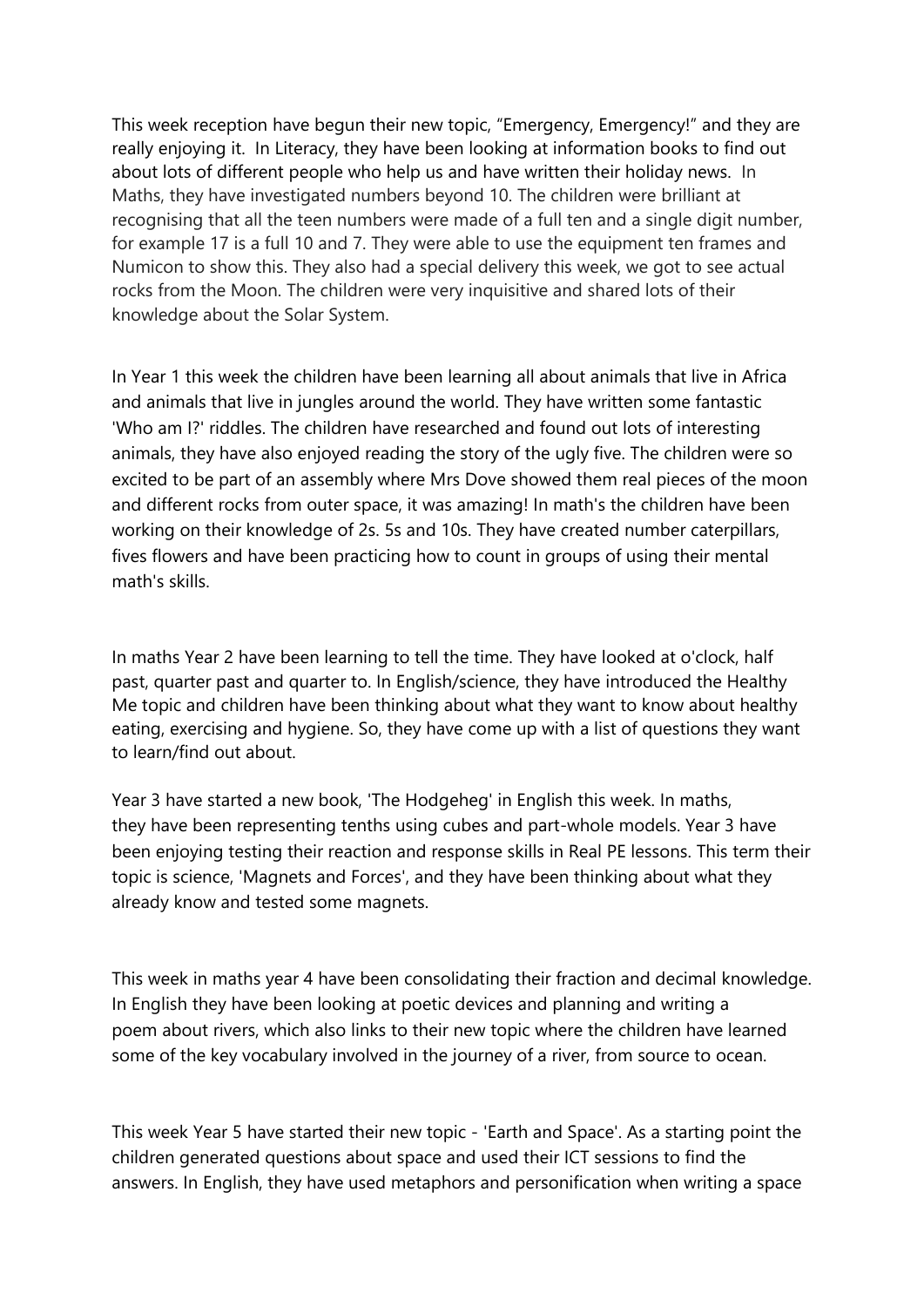poem. In maths, the children have consolidated their knowledge of fractions, decimals and percentages and ended the week with a fun game of bingo. Many fun memories were shared in a school journey and fun week assembly and all the Year 5 classes enjoyed handling asteroids, meteors and lunar samples.

Year 6 have been very busy with their learning this week and it feels like they have managed to cram five days into four! They have started to consider how authors develop characters to advance the story and have had lots of fun in drama, adopting different personalities and learning how to communicate these through their actions and dialogue. In Science, they have begun their new topic on electricity, creating their own circuits to light up bulbs and power motors. In maths, they have been revising their arithmetic skills and interpreting data including pie charts and line graphs. Finally, they have had a fantastic opportunity that is 'out of this world', exploring meteorites and holding samples from the moon!

## **Hither Half**

Thanks to those who have signed up for our 'Hither half' half marathon and 10k on Sunday 15th May, which we are running jointly with Torridon school. We've got 16 signed up so far to participate- and it would be great if we can get our numbers up to 30+. A reminder that you can do the 10k as a sponsored walk if you aren't up to running that distance! All funds raised go to our great PTA to fund enrichment and improvements to our school environment. Click here to sign up: <https://forms.gle/8Ch5K6QLpDkYeozz9>

## **Dates**

| Monday 2 <sup>nd</sup> May    | Bank Holiday Monday (School closed)           |
|-------------------------------|-----------------------------------------------|
| Tuesday 3rd May               | Open Morning $-8:50$ to $9:30 - Al$ classes   |
| Wednesday 4 <sup>th</sup> May | Open Morning $-8:50$ to $9:30 -$ All classes  |
| Thursday 5 <sup>th</sup> May  | Open Morning $-8:50$ to $9:30 - Al$ classes   |
| WB 9 <sup>th</sup> May        | Yr 6 SATs - All week                          |
| Sunday 15 <sup>th</sup> May   | Hither Half Run                               |
| WB 16 <sup>th</sup> May       | Yr 2 SATs begin                               |
| WB 23rd May                   | Apollo Class - Swimming (everyday)            |
| Thursday 26 <sup>th</sup> May | Ahoy Sailing (selected group - Yr 4 Two days) |
| Friday 27 <sup>th</sup> May   | Platinum Jubilee Whole School Picnic – 2pm    |